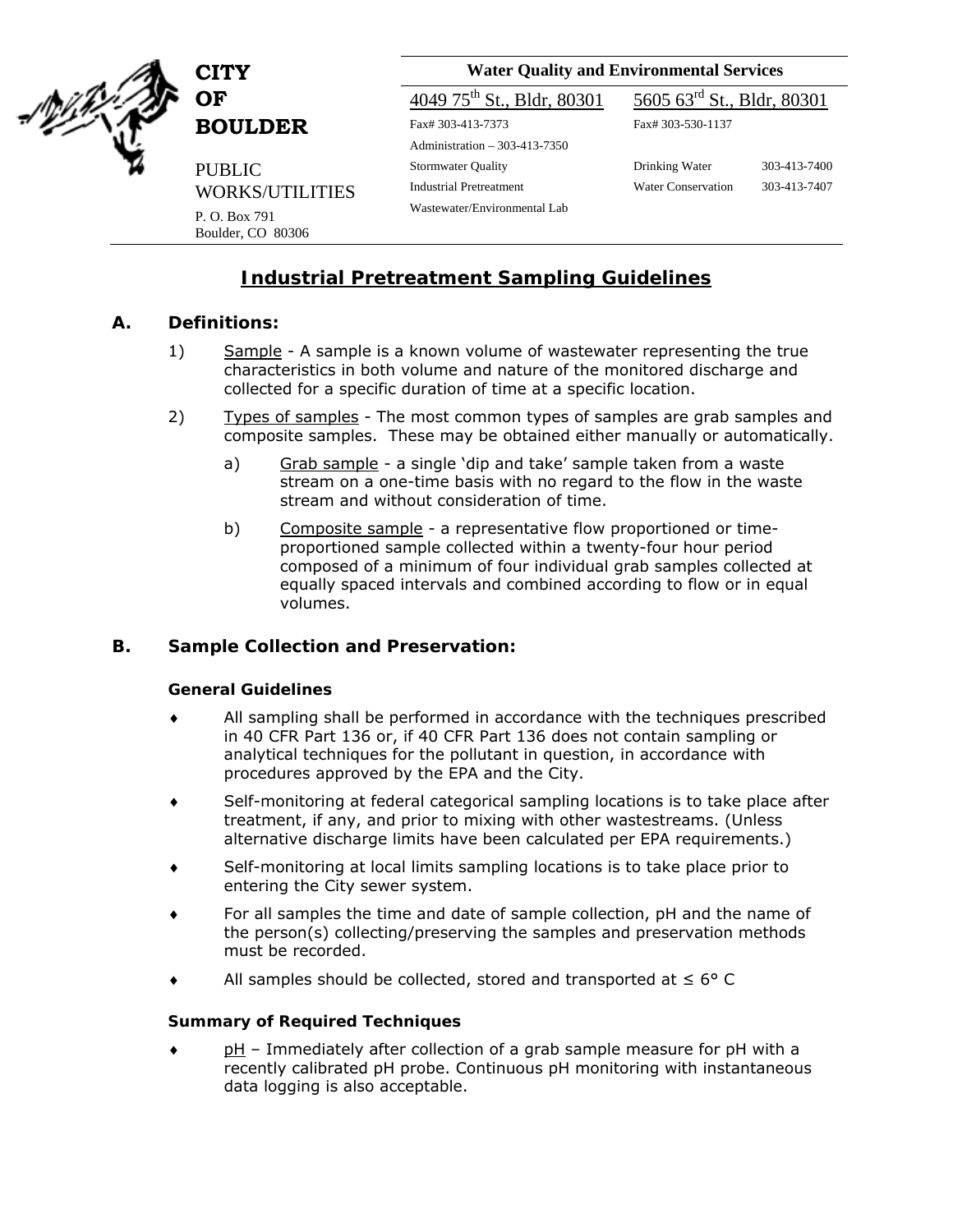- Metals Immediately after collection/compositing, samples must be measured for pH and preserved by adding nitric acid until a pH<2 is attained.
- Cyanide The sample is to be collected at the point of discharge of cyanide bearing wastestreams and downstream of any pretreatment system but prior to mixing with any other streams. Each cyanide sample shall be collected as a grab and immediately preserved by adding sodium hydroxide until a pH>12 is attained. If chlorine is present, the sample must be dechlorinated with a reducing agent per 40 CFR 136 and in consultation with your analytical lab prior to adjusting the pH with sodium hydroxide. If sulfide is present the sample can either be preserved or analyzed within 24 hours.
- ◆ BOD, COD, NH<sub>3</sub> and TSS Individual grab samples collected manually or automatically and used to make up the composite must be kept cool to  $\leq 6^{\circ}$  C to prevent biological degradation of the sample during the collection period. Immediately after collection the COD and  $NH<sub>3</sub>$  sample must be preserved by adding sulfuric acid until a pH<2 is attained. The BOD and TSS samples do not need chemical preservation. Samples must be kept cool to  $\leq 6^{\circ}$  C.

| <b>Summary Of Required Containers, Preservation Techniques And Holding</b> |
|----------------------------------------------------------------------------|
| Times from 40 CFR Part 136, Table II                                       |

| Parameter No./name                              | Container $1$       | Preservation $2,3$                                                                          | <b>Maximum holding</b><br>time <sup>4</sup> |
|-------------------------------------------------|---------------------|---------------------------------------------------------------------------------------------|---------------------------------------------|
| Table IB-Inorganic Tests:                       |                     |                                                                                             |                                             |
| 1. Acidity                                      | P, FP, G            | Cool, $\leq 6 \frac{18}{\sqrt{18}}$                                                         | 14 days.                                    |
| 2. Alkalinity                                   | P, FP, G            | Cool, $\leq 6$ °C <sup>18</sup>                                                             | 14 days.                                    |
| 4. Ammonia                                      | P, FP, G            | Cool, $\leq 6$ °C <sup>18</sup> , H2SO4 to<br>pH < 2                                        | 28 days.                                    |
| 9. Biochemical oxygen demand                    | P, FP, G            | Cool, $\leq 6$ °C <sup>18</sup>                                                             | 48 hours.                                   |
| 10. Boron                                       | P, FP, or<br>Quartz | HNO3 to pH<2                                                                                | 6 months.                                   |
| 11. Bromide                                     | P, FP, G            | None required                                                                               | 28 days.                                    |
| 14. Biochemical oxygen demand,<br>carbonaceous  | P, FP G             | Cool, $\leq 6$ °C <sup>18</sup>                                                             | 48 hours.                                   |
| 15. Chemical oxygen demand                      | P, FP, G            | Cool, $\leq 6$ °C <sup>18</sup> , H2SO4 to<br>pH < 2                                        | 28 days.                                    |
| 16. Chloride                                    | P, FP, G            | None required                                                                               | 28 days.                                    |
| 17. Chlorine, total residual                    | P, G                | None required                                                                               | Analyze within 15<br>minutes.               |
| 21. Color                                       | P, FP, G            | Cool, $\leq 6 \degree \text{C}^{18}$                                                        | 48 hours.                                   |
| 23-24. Cyanide, total or available (or<br>CATC) | P, FP, G            | Cool, $\leq 6 \degree C^{18}$ , NaOH to<br>pH>12 <sup>6</sup> , reducing agent <sup>5</sup> | 14 days.                                    |
| 25. Fluoride                                    | P                   | None required                                                                               | 28 days.                                    |
| 27. Hardness                                    | P, FP, G            | HNO3 or H2SO4 to pH<2                                                                       | 6 months.                                   |
| 28. Hydrogen ion (pH)                           | P, FP, G            | None required                                                                               | Analyze within 15<br>minutes.               |
| 31, 43. Kjeldahl and organic N                  | P, FP, G            | Cool, $\leq 6$ °C <sup>18</sup> , H2SO4 to<br>pH < 2                                        | 28 days.                                    |
| Table IB-Metals: <sup>7</sup>                   |                     |                                                                                             |                                             |
| 18. Chromium VI                                 | P, FP, G            | Cool, $\leq 6 \degree C^{18}$ , pH = 9.3-<br>9.7 <sup>20</sup>                              | 28 days.                                    |
| 35. Mercury (CVAA)                              | P, FP, G            | HNO3 to pH<2                                                                                | 28 days.                                    |
| 35. Mercury (CVAFS)                             | FP, G; and FP-      | 5 mL/L 12N HCl or 5 mL/L                                                                    | 90 days. $17$                               |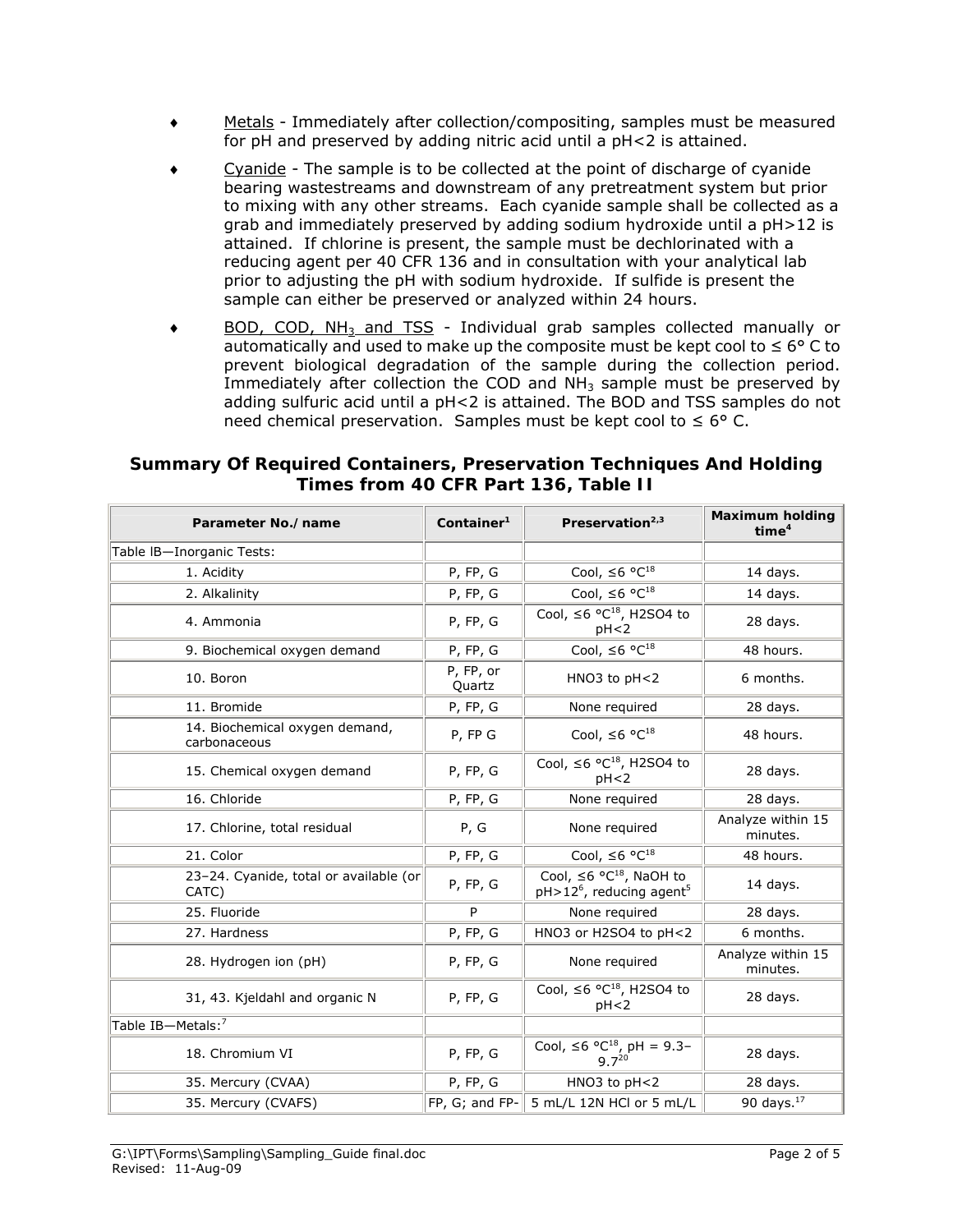| Parameter No./name                                                                                        | Container <sup>1</sup> | Preservation <sup>2,3</sup>                                                                 | <b>Maximum holding</b><br>time <sup>4</sup>              |
|-----------------------------------------------------------------------------------------------------------|------------------------|---------------------------------------------------------------------------------------------|----------------------------------------------------------|
|                                                                                                           | lined $cap17$          | BrCl <sup>17</sup>                                                                          |                                                          |
| 3, 5-8, 12, 13, 19, 20, 22, 26, 29,<br>30, 32-34, 36, 37, 45, 47, 51, 52,<br>58-60, 62, 63, 70-72, 74, 75 | P, FP, G               | HNO3 to pH<2, or at least<br>24 hours prior to analysis <sup>19</sup>                       | 6 months.                                                |
| Metals, except boron, chromium VI,<br>and mercury                                                         |                        |                                                                                             |                                                          |
| 38. Nitrate                                                                                               | P, FP, G               | Cool, $\leq 6$ °C <sup>18</sup>                                                             | 48 hours.                                                |
| 39. Nitrate-nitrite                                                                                       | P, FP, G               | Cool, $\leq 6$ °C <sup>18</sup> , H2SO4 to<br>pH < 2                                        | 28 days.                                                 |
| 40. Nitrite                                                                                               | P, FP, G               | Cool, $\leq 6$ °C <sup>18</sup>                                                             | 48 hours.                                                |
| 41. Oil and grease                                                                                        | G                      | Cool to $\leq 6$ °C <sup>18</sup> , HCl or<br>H2SO4 to pH<2                                 | 28 days.                                                 |
| 42. Organic Carbon                                                                                        | P, FP, G               | Cool to $\leq 6$ °C <sup>18</sup> , HCl,<br>H2SO4, or H3PO4 to pH<2                         | 28 days.                                                 |
| 44. Orthophosphate                                                                                        | P, FP, G               | Cool, $\leq 6$ °C <sup>18</sup>                                                             | Filter within 15<br>minutes; Analyze<br>within 48 hours. |
| 46. Oxygen, Dissolved Probe                                                                               | G, Bottle and<br>top   | None required                                                                               | Analyze within 15<br>minutes.                            |
| 47. Winkler                                                                                               | G, Bottle and<br>top   | Fix on site and store in<br>dark                                                            | 8 hours.                                                 |
| 48. Phenols                                                                                               | G                      | Cool, $\leq 6$ °C <sup>18</sup> , H2SO4 to<br>pH < 2                                        | 28 days.                                                 |
| 49. Phosphorous (elemental)                                                                               | G                      | Cool, $\leq 6$ °C <sup>18</sup>                                                             | 48 hours.                                                |
| 50. Phosphorous, total                                                                                    | P, FP, G               | Cool, $\leq 6$ °C <sup>18</sup> , H2SO4 to<br>pH < 2                                        | 28 days.                                                 |
| 53. Residue, total                                                                                        | P, FP, G               | Cool, $\leq 6$ °C <sup>18</sup>                                                             | 7 days.                                                  |
| 54. Residue, Filterable                                                                                   | P, FP, G               | Cool, $\leq 6$ °C <sup>18</sup>                                                             | 7 days.                                                  |
| 55. Residue, Nonfilterable (TSS)                                                                          | P, FP, G               | Cool, $\leq 6$ °C <sup>18</sup>                                                             | 7 days.                                                  |
| 56. Residue, Settleable                                                                                   | P, FP, G               | Cool, $\leq 6$ °C <sup>18</sup>                                                             | 48 hours.                                                |
| 57. Residue, Volatile                                                                                     | P, FP, G               | Cool, $\leq 6$ °C <sup>18</sup>                                                             | 7 days.                                                  |
| 61. Silica                                                                                                | P or Quartz            | Cool, $\leq 6 \frac{18}{\sqrt{18}}$                                                         | 28 days.                                                 |
| 64. Specific conductance                                                                                  | P, FP, G               | Cool, $\leq 6$ °C <sup>18</sup>                                                             | 28 days.                                                 |
| 65. Sulfate                                                                                               | P, FP, G               | Cool, $\leq 6$ °C <sup>18</sup>                                                             | 28 days.                                                 |
| 66. Sulfide                                                                                               | P, FP, G               | Cool, $\leq 6$ °C <sup>18</sup> , add zinc<br>acetate plus sodium<br>hydroxide to pH>9      | 7 days.                                                  |
| 67. Sulfite                                                                                               | P, FP, G               | None required                                                                               | Analyze within 15<br>minutes.                            |
| 68. Surfactants                                                                                           | P, FP, G               | Cool, $\leq 6 \degree \overline{C^{18}}$                                                    | 48 hours.                                                |
| 69. Temperature                                                                                           | P, FP, G               | None required                                                                               | Analyze.                                                 |
| 73. Turbidity                                                                                             | P, FP, G               | Cool, $\leq 6 \degree \text{C}^{18}$                                                        | 48 hours.                                                |
| Table IC-Organic Tests <sup>8</sup>                                                                       |                        |                                                                                             |                                                          |
| 13, 18-20, 22, 24-28, 34-37, 39-<br>43, 45-47, 56, 76, 104, 105, 108-<br>111, 113. Purgeable Halocarbons  | G, FP-lined<br>septum  | Cool, $\leq 6$ °C <sup>18</sup> , 0.008%<br>Na2S2O35                                        | 14 days.                                                 |
| 6, 57, 106. Purgeable aromatic<br>hydrocarbons                                                            | G, FP-lined<br>septum  | Cool, $\leq 6$ °C <sup>18</sup> , 0.008%<br>Na2S2O3 <sup>5</sup> , HCl to pH 2 <sup>9</sup> | 14 days. $9$                                             |
| 3, 4. Acrolein and acrylonitrile                                                                          | G, FP-lined<br>septum  | Cool, $\leq 6$ °C <sup>18</sup> , 0.008%<br>Na2S2O3 <sup>5</sup> , pH to 4-5 <sup>10</sup>  | 14 days. $10$                                            |
| 23, 30, 44, 49, 53, 77, 80, 81, 98,<br>100, 112. Phenols <sup>11</sup>                                    | G, FP-lined<br>cap     | Cool, $\leq 6$ °C <sup>18</sup> , 0.008%<br>Na2S2O35                                        | 7 days until<br>extraction, 40 days                      |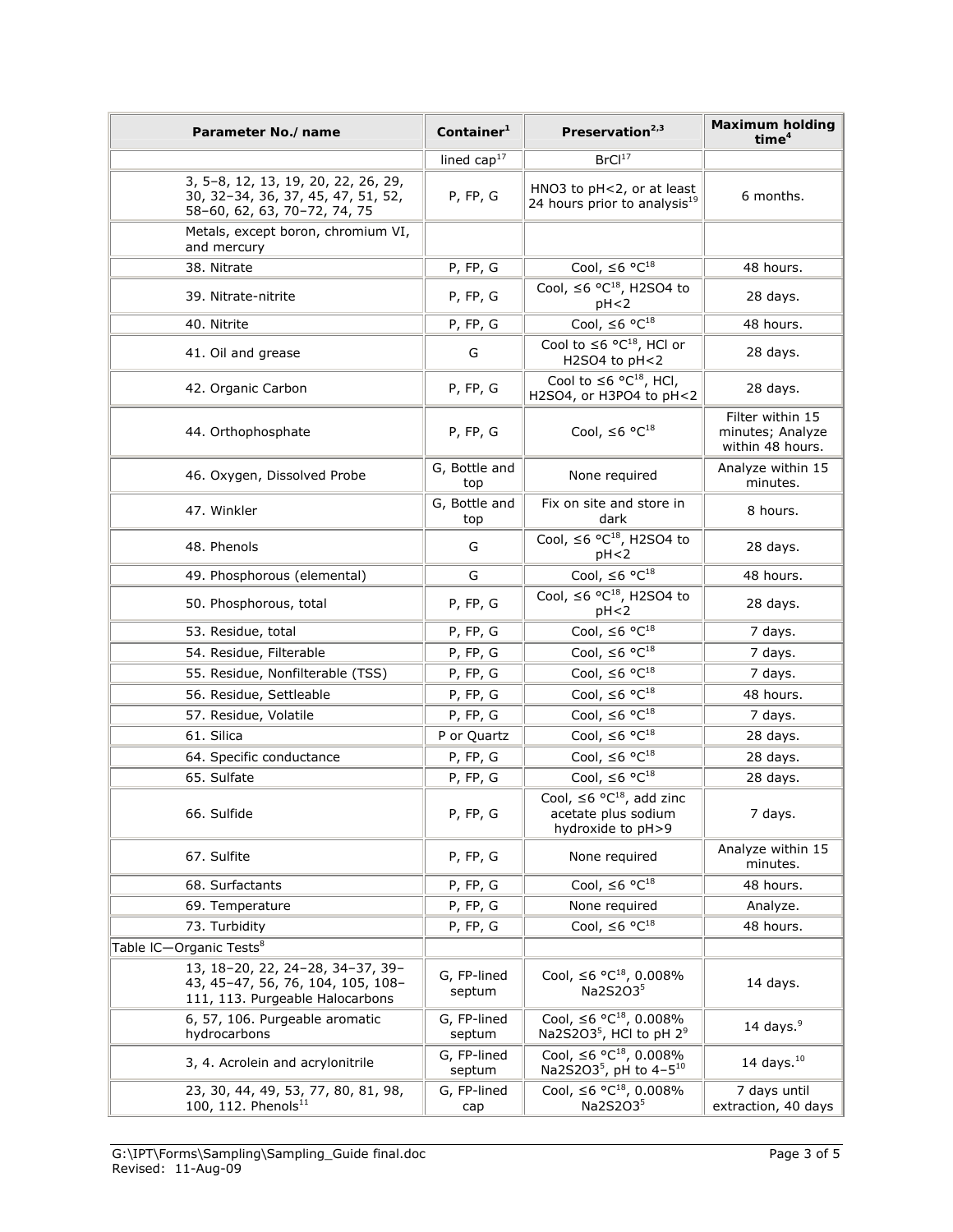| Parameter No./name                                                                                    | Container $1$      | Preservation $2,3$                                                  | <b>Maximum holding</b><br>time <sup>4</sup>              |
|-------------------------------------------------------------------------------------------------------|--------------------|---------------------------------------------------------------------|----------------------------------------------------------|
|                                                                                                       |                    |                                                                     | after extraction.                                        |
| 7, 38. Benzidines <sup>11,12</sup>                                                                    | G, FP-lined<br>cap | Cool, $\leq 6$ °C <sup>18</sup> , 0.008%<br>Na2S2O35                | 7 days until<br>extraction. $13$                         |
| 14, 17, 48, 50-52. Phthalate esters <sup>11</sup>                                                     | G, FP-lined<br>cap | Cool, $\leq 6$ °C <sup>18</sup>                                     | 7 days until<br>extraction, 40 days<br>after extraction. |
| 82-84. Nitrosamines <sup>11,14</sup>                                                                  | G, FP-lined<br>cap | Cool, $\leq 6$ °C <sup>18</sup> , store in<br>dark, 0.008% Na2S2O35 | 7 days until<br>extraction, 40 days<br>after extraction. |
| 88-94. $PCBs^{11}$                                                                                    | G, FP-lined<br>cap | Cool, $\leq 6$ °C <sup>18</sup>                                     | 1 year until<br>extraction, 1 year<br>after extraction.  |
| 54, 55, 75, 79. Nitroaromatics and<br>isophorone <sup>11</sup>                                        | G, FP-lined<br>cap | Cool, $\leq 6$ °C <sup>18</sup> , store in<br>dark, 0.008% Na2S2O35 | 7 days until<br>extraction, 40 days<br>after extraction. |
| 1, 2, 5, 8-12, 32, 33, 58, 59, 74, 78,<br>99, 101. Polynuclear aromatic<br>hydrocarbons <sup>11</sup> | G, FP-lined<br>cap | Cool, $\leq 6$ °C <sup>18</sup> , store in<br>dark, 0.008% Na2S2O35 | 7 days until<br>extraction, 40 days<br>after extraction. |
| 15, 16, 21, 31, 87. Haloethers <sup>11</sup>                                                          | G, FP-lined<br>cap | Cool, $\leq 6$ °C <sup>18</sup> , 0.008%<br>Na2S2O35                | 7 days until<br>extraction, 40 days<br>after extraction. |
| 29, 35-37, 63-65, 107. Chlorinated<br>hydrocarbons <sup>11</sup>                                      | G, FP-lined<br>cap | Cool, $\leq 6$ °C <sup>18</sup>                                     | 7 days until<br>extraction, 40 days<br>after extraction. |
| 60-62, 66-72, 85, 86, 95-97, 102,<br>103. CDDs/CDFs $^{11}$                                           |                    |                                                                     |                                                          |
| Aqueous Samples: Field and Lab<br>Preservation                                                        | G                  | Cool, ≤6 °C <sup>18</sup> , 0.008%<br>Na2S2O3 <sup>5</sup> , pH<9   | 1 year.                                                  |
| Solids and Mixed-Phase Samples:<br>Field Preservation                                                 | G                  | Cool, $\leq 6$ °C <sup>18</sup>                                     | 7 days.                                                  |
| Tissue Samples: Field Preservation                                                                    | G                  | Cool, $\leq 6$ °C <sup>18</sup>                                     | 24 hours.                                                |
| Solids, Mixed-Phase, and Tissue<br>Samples: Lab Preservation                                          | G                  | Freeze, $\le -10$ °C                                                | 1 year.                                                  |
| Table ID-Pesticides Tests:                                                                            |                    |                                                                     |                                                          |
| 1-70. Pesticides $^{11}$                                                                              | G, FP-lined<br>cap | Cool, $\leq 6$ °C <sup>18</sup> , pH 5-9 <sup>15</sup>              | 7 days until<br>extraction, 40 days<br>after extraction. |

This table is an except from 40 CFR Part 136 Table II and is not considered to be complete. Analytes that are not typically requested by the City of Boulder's Industrial Pretreatment Program have been removed. For information regarding the footnotes, the reader must access the full version at 40 CFR 136.

## **C. Sample Chain of Custody and Analysis**

- ♦ The time, date, and location of sample collection, pH (if applicable) and the name of the person(s) collecting, preserving, and delivering the sample to the laboratory must be recorded on a sample chain of custody form.
- ♦ The analysis must comply with the approved methods found in 40 CFR 136.
- ♦ The chain of custody form and analytical results must be maintained a minimum of three years and made available to City personnel upon demand.

## **D. Quality Assurance**

♦ Good quality assurance is based on a set of operating procedures which are